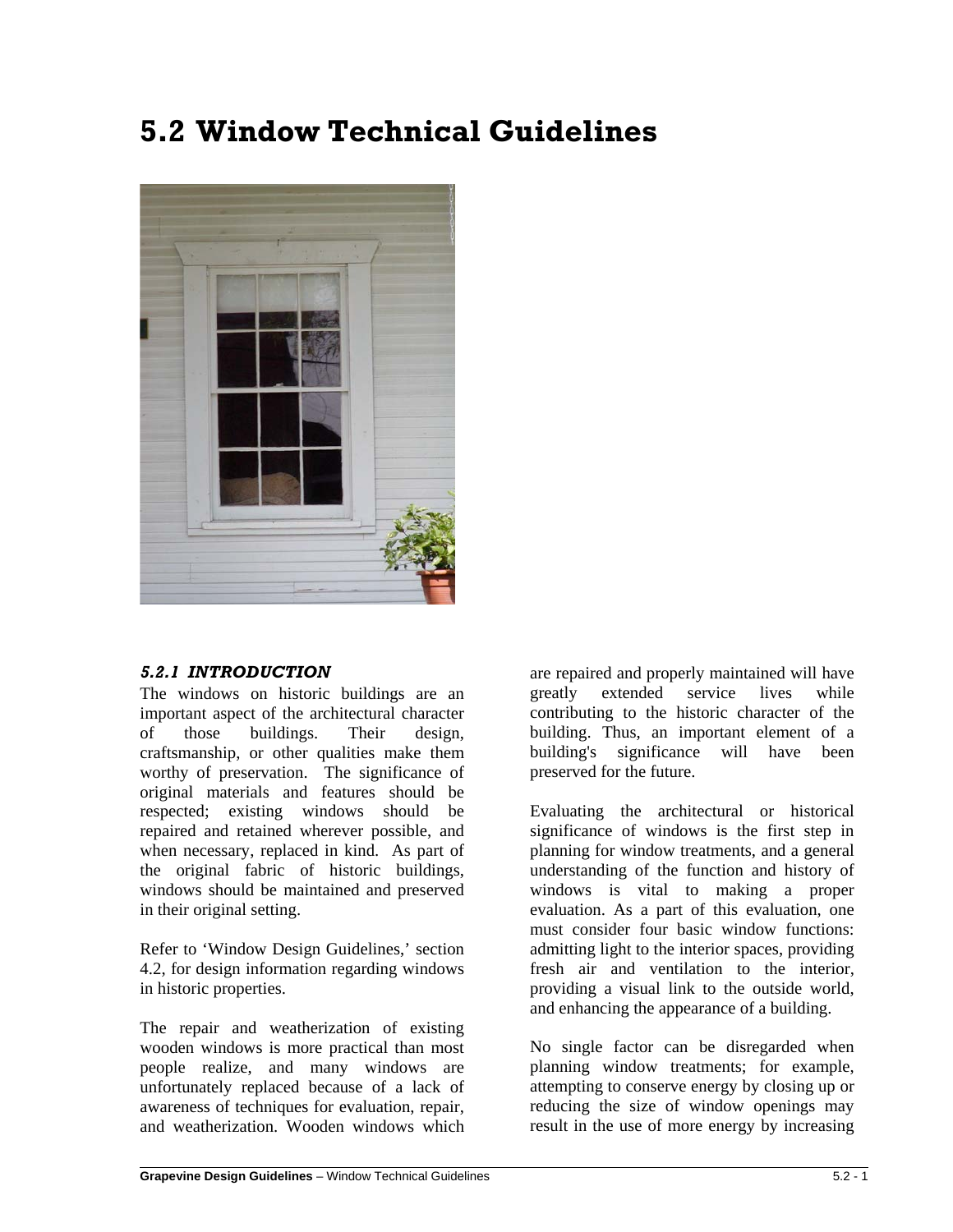electric lighting loads and decreasing passive solar heat gains.

## *5.2.2 PHYSICAL EVALUATION*

The key to successful planning for window treatments is a careful evaluation of existing physical conditions on a unit-by-unit basis.

An effective tool is a window schedule which lists all of the parts of each window unit. Spaces by each part allow notes on existing conditions and repair instructions. When such a schedule is completed, it indicates the precise tasks to be performed in the repair of each unit and becomes a part of the specifications. In any evaluation, one should note at a minimum, the following:

- 1) window locations (and number)
- 2) condition of the paint
- 3) condition of the frame and sill
- 4) condition of the sash (rails, stiles and muntins)
- 5) glazing problems
- 6) hardware, and
- 7) the overall condition of the window (excellent, fair, poor, and so forth).

Many factors such as poor design, moisture, vandalism, insect attack, and lack of maintenance can contribute to window deterioration, but moisture is the primary contributing factor in wooden window decay. All windows should be inspected to see if water is entering around the edges of the frame and, if so, the joints or seams should be caulked to eliminate this danger. The glazing putty should be checked for cracked, loose, or missing sections which allow water to saturate the wood, especially at the joints. The back putty on the interior side of the pane should also be inspected, because it creates a seal which prevents condensation from running down into the joinery.

The sill should be examined to insure that it slopes downward away from the building and allows water to drain off. In addition, it may be advisable to cut a dripline along the underside of the sill; this almost invisible treatment will insure proper water runoff, particularly if the

bottom of the sill is flat. Any conditions, including poor original design, which permit water to come in contact with the wood or to puddle on the sill must be corrected as they contribute to deterioration of the window.



#### WINDOW REQUIRING REPAIR

Since excessive moisture is detrimental to the paint bond, areas of paint blistering, cracking, flaking, and peeling usually identify points of water penetration, moisture saturation, and potential deterioration. Failure of the paint should not, however, be mistakenly interpreted as a sign that the wood is in poor condition and hence, irreparable. Wood is frequently in sound physical condition beneath unsightly paint.

Each window should be examined for operational soundness beginning with the lower portions of the frame and sash. Exterior rainwater and interior condensation can flow downward along the window, entering and collecting at points where the flow is blocked. The sill, joints between the sill and jamb, corners of the bottom rails and muntin joints are typical points where water collects and deterioration begins. The operation of the window (continuous opening and closing over the years and seasonal temperature changes) weakens the joints, causing movement and slight separation. If severe deterioration exists in these areas, it will usually be apparent on visual inspection, but other less severely deteriorated areas of the wood may be tested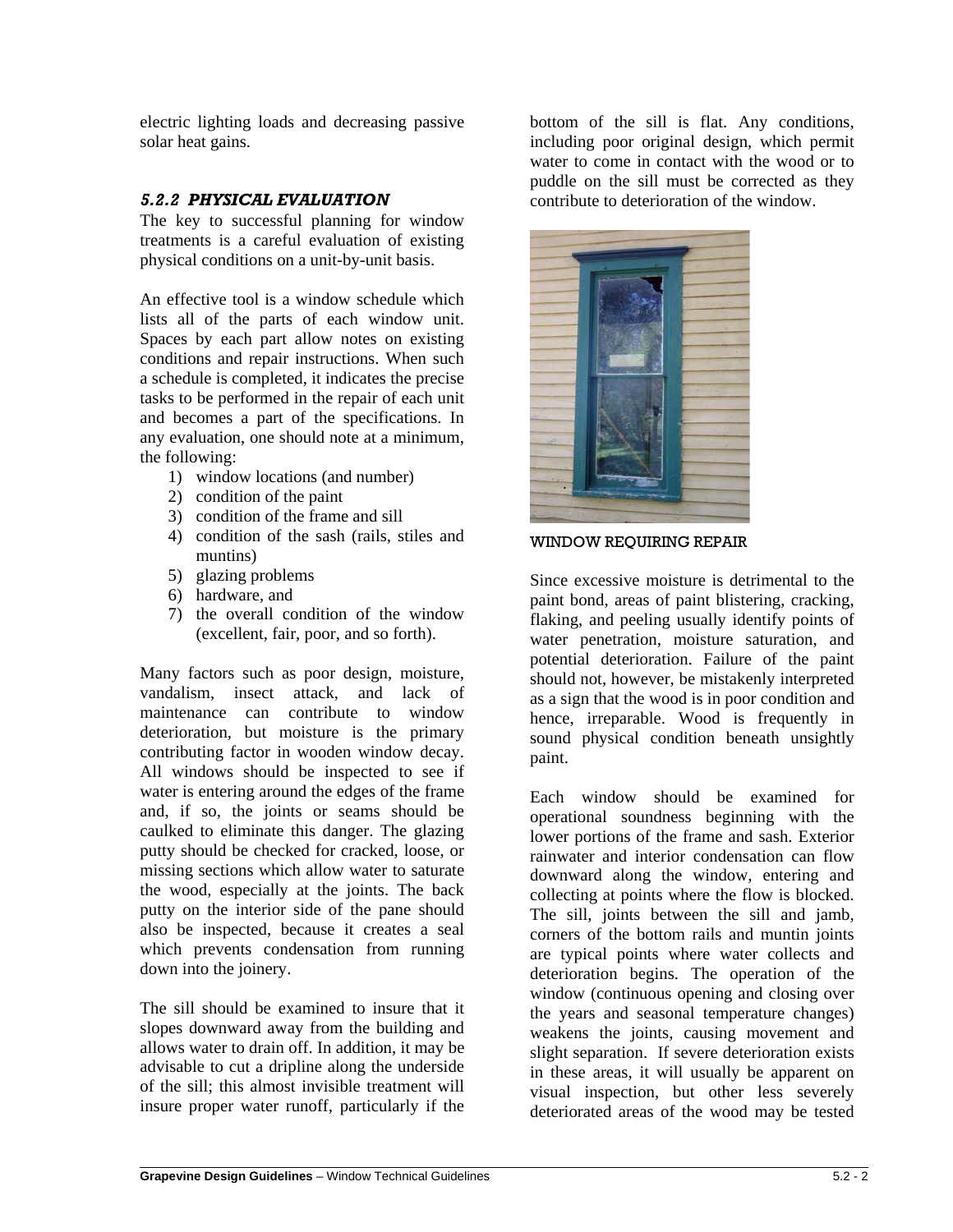by two traditional methods using a small ice pick.

- 1. An ice pick or an awl may be used to test wood for soundness. The technique is simply to jab the pick into a wetted wood surface at an angle and pry up a small section of the wood. Sound wood will separate in long fibrous splinters, but decayed wood will lift up in short irregular pieces due to the breakdown of fiber strength.
- 2. Another method of testing for soundness consists of pushing a sharp object into the wood, perpendicular to the surface. If deterioration has begun from the hidden side of a member and the core is badly decayed, the visible surface may appear to be sound wood. Pressure on the probe can force it through an apparently sound skin to penetrate deeply into decayed wood.

#### *5.2.3 REHABILITATION OF WINDOWS*

Following an inspection of window/s, the scope of the necessary repairs will be evident and a plan for the rehabilitation can be formulated. Generally the actions necessary to return a window to "like new" condition will fall into three broad categories:

- 1) routine maintenance procedures (repair class I)
- 2) structural stabilization, and (repair class II)
- 3) parts replacement. (repair class III)

Before undertaking any of the repairs all sources of moisture penetration should be identified and eliminated, and all existing decay fungi destroyed in order to arrest the deterioration process. Many commercially available fungicides and wood preservatives are toxic, so it is extremely important to follow the manufacturer's recommendations for application, and store all chemical materials away from children and animals.

#### *5.2.4 ROUTINE MAINTENANCE (REPAIR CLASS I)*

Routine maintenance repairs to wooden windows are usually labor intensive and relatively uncomplicated. Routine maintenance required to upgrade a window to "like new" condition typically includes the following steps:

- 1) some degree of interior and exterior paint removal,
- 2) removal and repair of sash (including reglazing where necessary),
- 3) repairs to the frame,
- 4) weather-stripping and reinstallation of the sash, and repainting.

Historic windows have usually acquired many layers of paint over time. Removal of excess layers or peeling and flaking paint will facilitate operation of the window and restore the clarity of the original detailing. Some degree of paint removal is also necessary as a first step in the proper surface preparation for subsequent refinishing. There are several safe and effective techniques for removing paint from wood, depending on the amount of paint to be removed: scraping, chemical stripping, and the use of a hot air gun; refer to *Paint and Color Design Guidelines* section within these Guidelines for detailed information about this.



Paint removal should begin on the interior frames, being careful to remove the paint from the interior stop and the parting bead, particularly along the seam where these stops meet the jamb. This can be accomplished by running a utility knife along the length of the seam, breaking the paint bond. The interior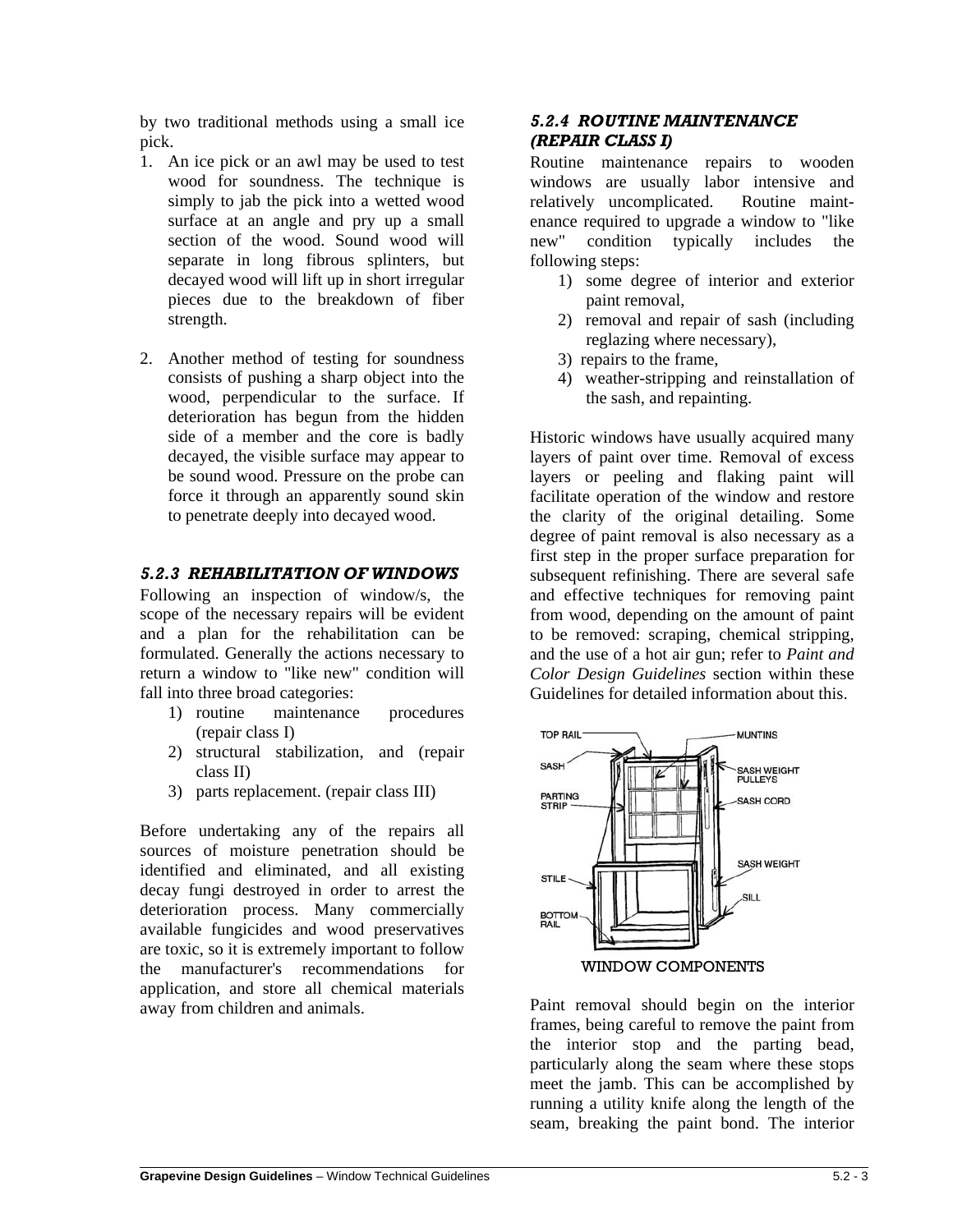stop may be initially loosened from the sash side to avoid visible scarring of the wood and then gradually pried loose using a pair of putty knives, working up and down the stop in small increments. With the stop removed, the lower or interior sash may be withdrawn. The sash cords should be detached from the sides of the sash and their ends may be pinned with a nail or tied in a knot to prevent them from falling into the weight pocket.

Removal of the upper sash on double-hung units is similar but the parting bead which holds it in place is set into a groove in the center of the jamb and is thinner and more delicate than the interior stop. After removing any paint along the seam, the parting bead should be carefully pried out and worked free in the same manner as the interior stop. In order to remove the sash the interior stop and parting bead need only be removed from one side of the window. The upper sash can be removed and both sashes taken to a convenient work area. Window openings should be covered with polyethylene sheets or plywood sheathing while the sash are out for repair.

The sash can be stripped of paint using appropriate techniques, but if any heat treatment is used, the glass should be removed or protected from the sudden temperature change which can cause breakage. It is important to protect the glass because it may be historic and often adds character to the window.

Deteriorated putty should be removed manually, taking care not to damage the wood along the rabbet. If the glass is to be removed, the glazing points which hold the glass in place can be extracted and the panes numbered and removed for cleaning and reuse in the same openings. With the glass panes out, the remaining putty can be removed and the sash can be sanded, patched, and primed with a preservative primer. Hardened putty in the rabbets may be softened by heating with a soldering iron at the point of removal. Putty remaining on the glass may be softened by soaking the panes in linseed oil, and then removed with less risk of breaking the glass.

Before reinstalling the glass, a bead of glazing compound or linseed oil putty should be laid around the rabbet to cushion and seal the glass.

Glazing compound should only be used on wood which has been brushed with boiled linseed oil and primed with an oil based primer or paint. The pane is then pressed into place and the glazing points are pushed into the wood around the perimeter of the pane. The final glazing compound or putty is applied and beveled to complete the seal. The sash can be refinished as desired on the inside and painted on the outside as soon as a "skin" has formed on the putty, usually in 2 or 3 days. Exterior paint should cover the beveled glazing compound or putty and lap over onto the glass slightly to complete a weather-tight seal. After the proper curing times have elapsed for paint and putty, the sash will be ready for reinstallation.

While the sashes are out of the frame, the condition of the wood in the jamb and sill can be evaluated. Repair and refinishing of the frame may proceed concurrently with repairs to the sash, taking advantage of the curing times for the paints and putty used on the sash. One of the most common work items is the replacement of the sash cords with new rope cords or with chains; the interior window may be removed for access. Sash weights may be increased for easier window operation by elderly or handicapped persons. Additional repairs to the frame and sash may include consolidation or replacement of deteriorated wood.

The operations just discussed summarize the efforts necessary to restore a window with minor deterioration to "like new" condition. The techniques can be applied by an unskilled person with minimal training and experience.

#### *5.2.5 STABILIZATION (REPAIR CLASS II):*

Many windows show some additional degree of physical deterioration, but even badly damaged windows can be repaired using simple processes. Partially decayed wood can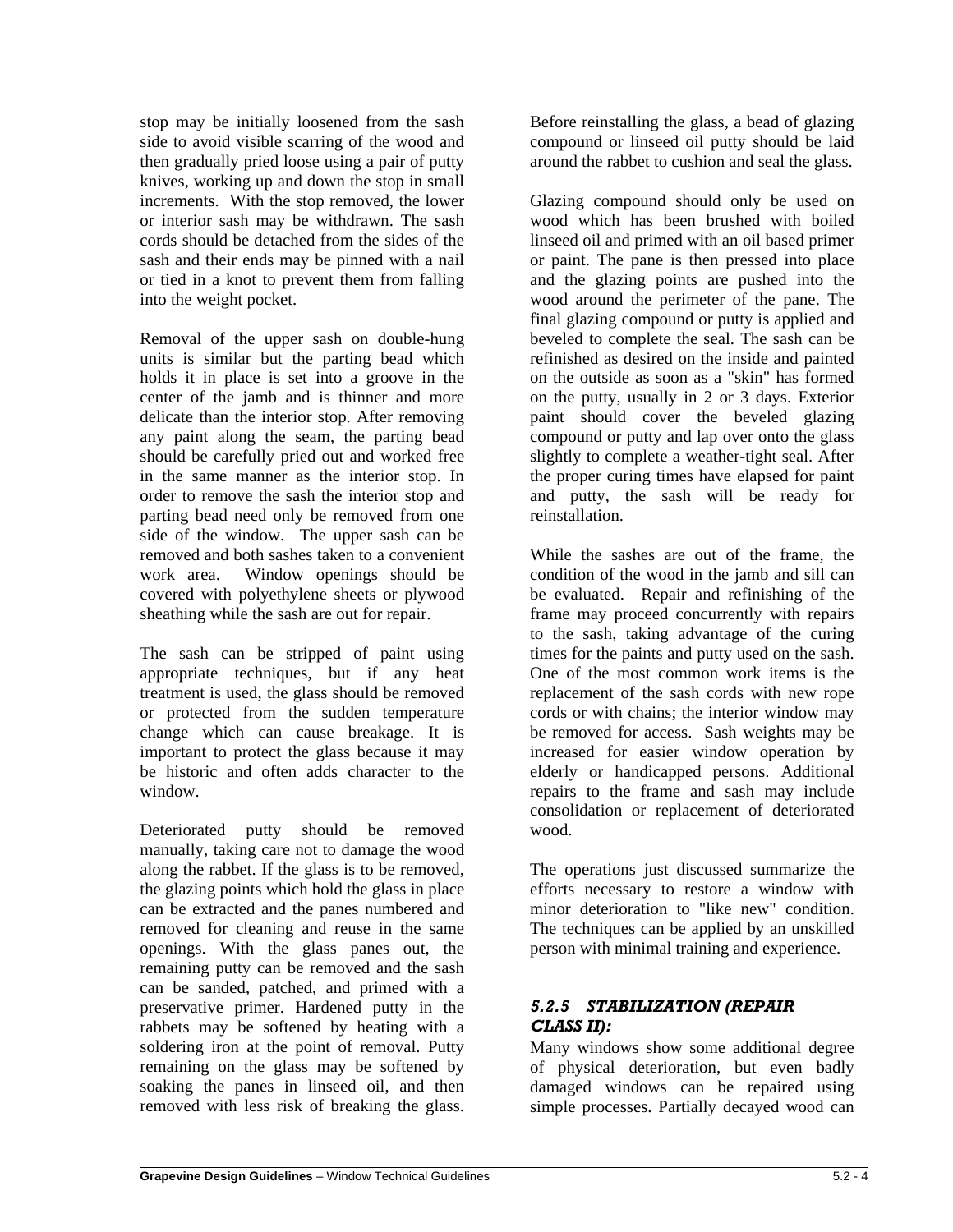be waterproofed, patched, built-up, or consolidated and then painted to achieve a sound condition, good appearance, and greatly extended life.

An established technique for repairing wood which is split, checked or has signs of rot, is to:

- 1) dry the wood,
- 2) treat decayed areas with a fungicide (note that care should be taken with the use of fungicide which is toxic).
- 3) waterproof with two or three applications of boiled linseed oil (applications every 24 hours),
- 4) fill cracks and holes with putty, and
- 5) after a "skin" forms on the putty, paint the surface.

When window sills or other members exhibit surface weathering they may also be built-up using wood putties or homemade mixtures such as sawdust and resorcinol glue, or whiting and varnish. These mixtures can be built up in successive layers, then sanded, primed, and painted. The finish surface should be sloped slightly to carry water away from the window and building, and not allow it to puddle



WINDOW FRAME AND SILL REQUIRING REPAIR

Wood may also be strengthened and stabilized by consolidation (the third technique), using semi-rigid epoxies which saturate the porous decayed wood and then harden. The surface of the consolidated wood can then be filled with a semi-rigid epoxy patching compound, sanded and painted.

Any of the three techniques discussed can stabilize and restore the appearance of the

window. There are times, however, when the degree of deterioration is so advanced that stabilization is impractical, and the only way to retain some of the original fabric is to replace damaged parts.

# *5.2.6 PARTS REPLACEMENT AND SPLICES*

## *(REPAIR CLASS III)*

When parts of the frame or sash are so badly deteriorated that they cannot be stabilized, replacement of the deteriorated parts with new matching pieces or splicing new wood into existing members may be necessary. This approach requires more skill and is more expensive than any of the previously discussed alternatives.

It is necessary to remove the sash and/or the affected parts of the frame and have a carpenter or woodworking mill reproduce the damaged or missing parts. Many millwork firms can duplicate parts, such as muntins, bottom rails, or sills, which can then be incorporated into the existing window, but it may be necessary to shop around as some woodworking mills do not like to repair old sash because nails or other foreign objects in the sash can damage expensive knives; others do not have cutting knives to duplicate muntin profiles.

It may be useful, therefore, to take the following approach to frame repair:

- 1) conduct regular maintenance of sound frames to achieve the longest life possible,
- 2) make necessary repairs in place wherever possible, using stabilization and splicing techniques, and
- 3) if removal is necessary, thoroughly investigate the structural detailing and seek appropriate professional consultation.

Another alternative may be considered if parts replacement is required, and that is sash replacement. If extensive replacement of parts is necessary and the job becomes prohibitively expensive it may be more practical to purchase